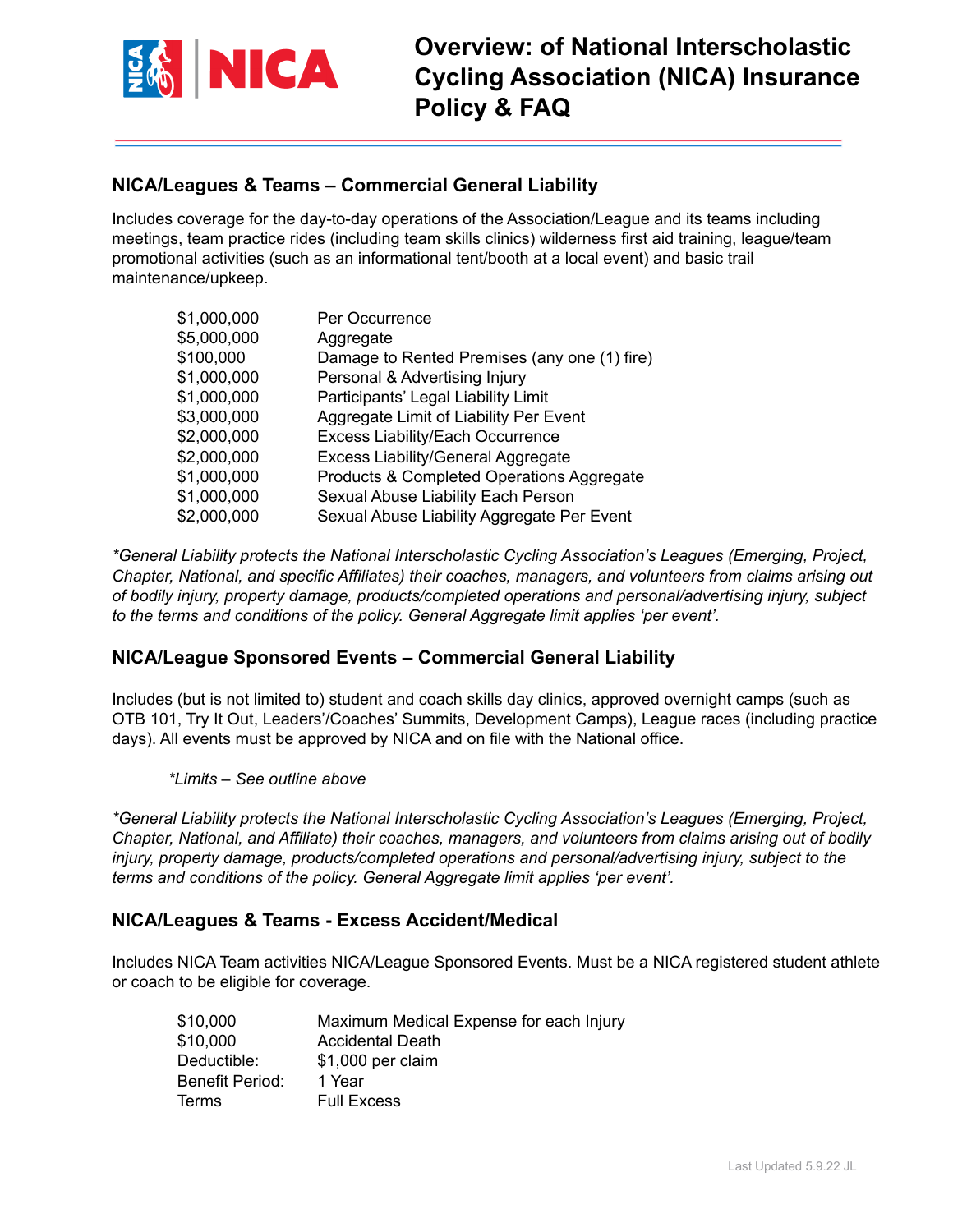

\*Excess Accident/Medical secondary coverage is available to the National Interscholastic Cycling Association's Leagues (Emerging, Project, Chapter, National, and Affiliate) registered student athletes and coaches who sustain accidental bodily injury while participating in or attending any Regularly Scheduled Activity of the Policyholder (NICA). A person authorized by NICA must have supervised the activity. Coverage is secondary (i.e. Excess) to all other plans available to the student athlete or coach (such as your health insurance or any supplemental accident insurance you may have). Any medical bills must first be submitted to any other health or accident insurance *available to the injured party. \*Refer to policy for specific maximums applied to certain benefits.*

# **Frequently Asked Questions**

#### **Is insurance required for my team?**

In order to participate in League races and be recognized by the League as an official team, your team is *required* to have insurance coverage through the League's Team Insurance Program.

#### **How do we become an official League Team and obtain coverage?**

You must register your team and pay team fees, in order to be considered an official team. All coaches and riders must also register, pay their NICA membership or coach registration, and submit electronic waivers.

### **Who is covered by this policy?**

The General Liability policy protects NICA, Emerging, Project, Chapter, and Affiliate Leagues, their coaches, managers and volunteers. Volunteers may include sponsoring teachers, committee members, coaches, assistant coaches, ride leaders, mechanics or other volunteers who are acting within the scope of their duties to NICA.

The Excess Accident Medical coverage is available to NICA **registered student athletes and coaches** who sustain accidental bodily injury while participating in or attending any Regularly Scheduled Activity of the Policyholder (NICA). A person authorized by NICA must supervise the activity. Independent riders are covered by NICA/state league insurance only while participating in official NICA/state league sanctioned activities; skills clinics, races, race practice days, camps, and specific team based activities. Riders who are not members of a team or club and who are designated as independent riders, are not covered when riding, training or practicing unless they are officially participating with another team - in a team sanctioned ride or activity with an officially registered NICA/state league team or club. An independent rider must be identified as a visiting rider and on the team's practice roster (with emergency contact information on file) of an official NICA/state league team, in order to be covered under that team's activities.

#### **When are we covered?**

Registered NICA teams are covered for regular training from October  $15<sup>th</sup>$  until two weeks after the final league race of the season for Spring Leagues, and from April  $1<sup>st</sup>$  until two weeks after the final league race of the season for Fall Leagues. Teams may also apply for coverage of approved "pre-season" or "after-season" activities. See *NICA Training Limits* document or the National Rule Book for additional details.

\*Due to the COVID-19 pandemic, NICA sanctioned seasons, team activities and events may shift. Spring and fall seasons and training limits may change based on situations beyond our control, with the possibility of cancellations or extensions of seasons. Please check with your *local league for details on league specific events, updates and more detailed regional guidance.*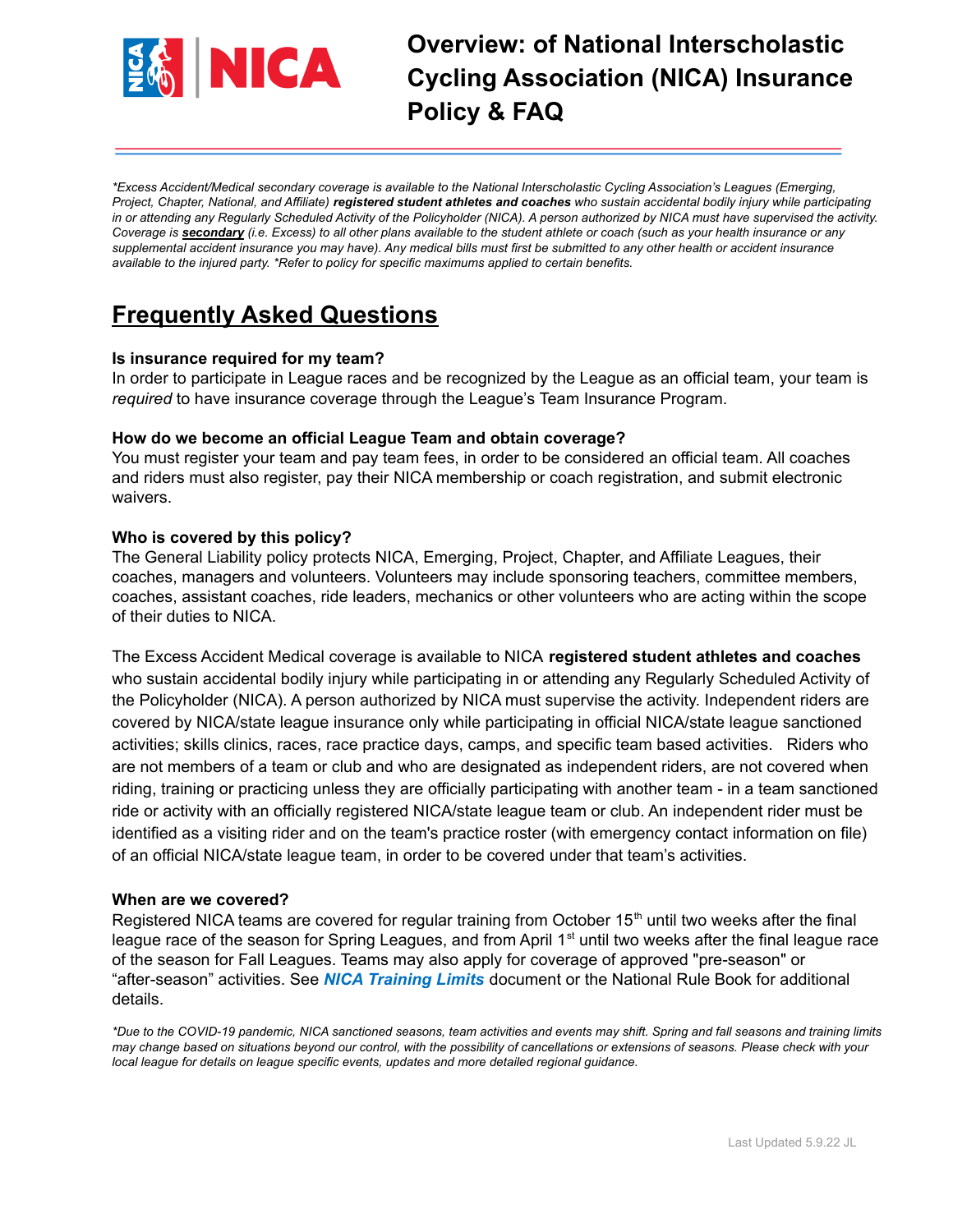

#### **How much does it cost?**

Insurance is included with the team registration fee. No additional coverage is needed for teams during regular season activities when no fee is charged and only members are invited (such as team rides and meetings.)

#### **Do I need to have a coaching license to obtain insurance?**

Yes, in order to be covered by the insurance each coach must be licensed in the Pit Zone system.

#### **Are there any requirements for volunteers and staff, such as fingerprinting?**

Yes, at this time, background checks are required. This may also be required by many school districts.

#### **Is coverage included for allegations of sexual abuse?**

NICA, Emerging, Project, Chapter, National, and Affiliate Leagues are protected from claims arising out of bodily injury (abuse, molestation or exploitation subject to the terms and conditions of the policy). See the attached Safekids preventative measures adopted by the National Interscholastic Cycling Association (NICA) and associated Leagues.

#### **What about a team's school-based coverage? Which policy applies when?**

The League's policy for Liability claims is primary and would pay on behalf of the League first. It may contribute if other policies are found to also be primary. A specific reading of other contracts involved would be required in the event of such a situation.

#### **Who provides this policy?**

Insurance Offices of America (IOA) provides the policy for the National Interscholastic Cycling Association and your state League.

#### **What company is the policy written with?**

The General Liability policy is written with Everest National Insurance Company, an "A (Excellent)" rated company by A.M. Best Rating Services, Inc. The Excess Accident Medical policy is written with United States Fire Insurance Company, an "A (Excellent)" rated company by A.M. Best Rating Services, Inc.

#### **What is covered?**

NICA's insurance program provides coverage for the day-to-day operations of the Association/League and its teams including meetings, team practice rides (including team skills clinics) wilderness first aid training (WFA), League/team promotional activities (such as an informational tent/booth at a local event), team celebrations, basic trail maintenance/upkeep and other approved team activities (subject to review). There is no "property coverage" This is General Liability coverage.

The General Liability policy protects NICA, it's Leagues and teams, their coaches, managers and volunteers from claims arising out of bodily injury, products/completed operations and personal/advertising injury, subject to the terms and conditions of the policy.

The Excess Accident Medical coverage is available to NICA **registered student athletes and coaches** who sustain accidental bodily injury while participating in or attending any Regularly Scheduled Activity of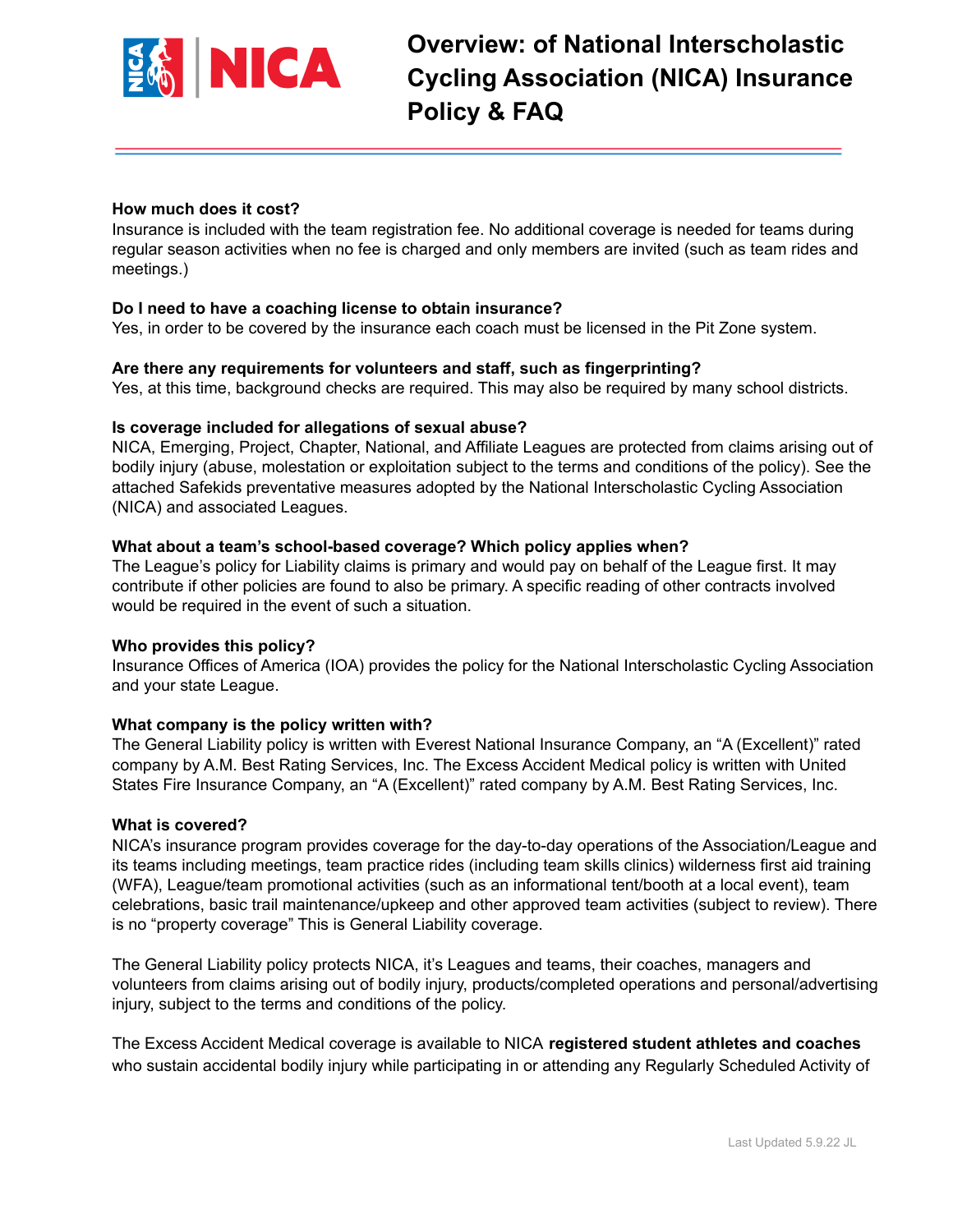

the Policyholder (NICA). A person authorized by NICA must supervise the activity. Independent riders are covered by NICA/state league insurance only while participating in official NICA/state league sanctioned activities; skills clinics, races, race practice days, camps, and specific team based activities. Riders who are not members of a team or club and who are designated as independent riders, are not covered when riding, training or practicing unless they are officially participating with another team - in a team sanctioned ride or activity with an officially registered NICA/state league team or club. An independent rider must be identified as a visiting rider and on the team's practice roster (with emergency contact information on file) of an official NICA/state league team, in order to be covered under that team's activities.

The Excess Accident Medical coverage is **secondary** (i.e. Excess) to all other plans available to the student athlete or coach (such as your health insurance or any supplemental accident insurance you may have). Any medical bills must first be submitted to any other health or accident insurance available to the injured party.

*\*Refer to policy for specific maximums applied to certain benefits provided by the Excess Accident Medical policy.*

#### **What is not covered?**

League and team activities must fall within the scope of NICA program activities outlined within the NICA Handbook and NICA Training Limits document. If you are unsure whether a proposed activity is acceptable, contact NICA to discuss. General Liability is not property coverage, so does not cover damage to bikes, automobiles, team tents, etc. Personal property loss is not included in the policy.

Notable exclusions within the General Liability policy include:

\*Standard CGL Exclusions; Medical Payments (to athletic/sports participants and volunteers \*see excess accident medical details); Alcohol and Drug related claims; Trampolines and Springboards; Employment Related Practices and Punitive Damages. \*List is not comprehensive. *Contact National office for questions.*

Notable exclusions within the Excess Accident Medical policy include:

\*Injuries which are not caused by an accident; Treatment by persons employed or retained by the Policyholder (NICA) or by any member of the Insured Person's Immediate Family; Treatment that is not Necessary Treatment; Treatment for hernia, regardless of cause, Osgood Schlatter's disease or osteochonritis; Custodial care confiments or services; Charges in excess of the Reasonable Expense; Cosmetic surgery except when the surgery is necessitated by a covered Injury; Experimental or Investigational Treatment; Routine physical or other examination when there are no objective indications of impairment of normal health; Treatment of a deviated nasal septum, including submucous resection and/or other surgical corrections, unless the treatment is due to or arises from a covered Injury; Treatment of: weak, strained, flat, unstable or unbalanced feet, corns, calluses, or toenails; Counseling or psychiatric treatment, or educational or vocational testing or training; Injuries covered by any occupational benefit plan, other insurance, or public assistance program; Medical expenses for which the Insured Person is entitled to benefits under (a) Workers' Compensation act; or (b) mandatory no-fault automobile insurance contract, or similar legislation; Fighting or brawling except in self defense; Expense incurred for treatment of temporomandibular joint *dysfuncation and associated myofacial pain.*

*\*List is not comprehensive. Contact the National office for questions.*

#### **What are our team's responsibilities under the policy?**

Of course, you are responsible for paying your share of the premium via team registration fees. However, that is not your only responsibility. You must also ensure that every rider, sponsoring teacher, officer, coach, assistant coach, ride leader, mechanic or other volunteer working with the team completes the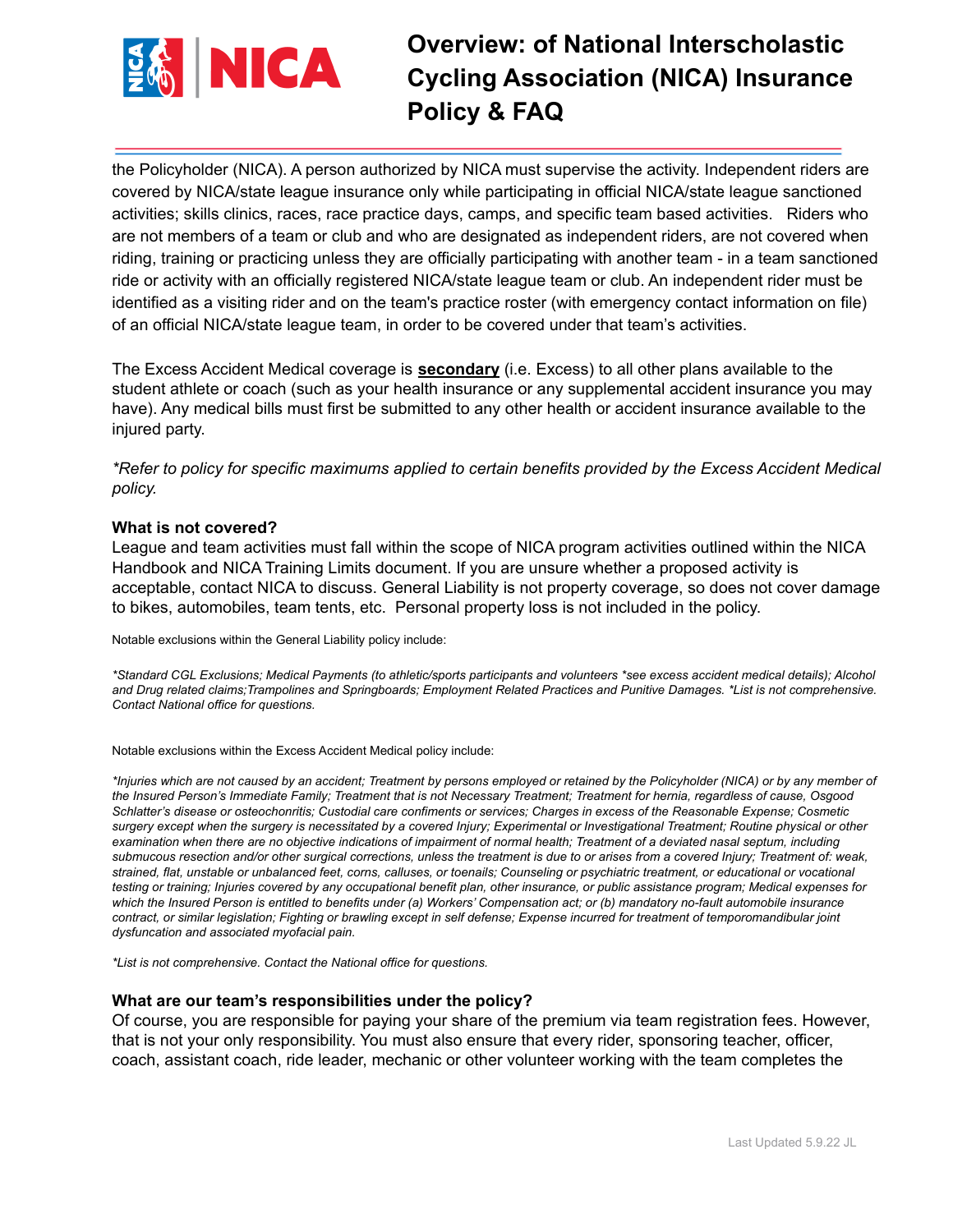

NICA/League's official release of liability waiver. The waiver is available on your League's website and through Pit Zone registration.

#### **Is the coverage available to all mountain bike teams?**

NICA's insurance program is only available to official interscholastic mountain bike teams registered with the National Interscholastic Cycling Association that participate in their respective League. (See above to find out how to become an official team.)

#### **Are middle school riders covered?**

Yes, middle school riders are covered as long as they are members of the participating team roster.

#### **How does this insurance protect the personal assets of club leaders and coaches?**

It protects those assets by providing means to defend a lawsuit, including any award in the event of an unfavorable decision, or any negotiated settlement, not to exceed the occurrence limit of \$1,000,000 each occurrence (subject to the terms and conditions of the General Liability policy).

### **What is Excess Accidental Medical Coverage?**

Excess Accident Medical coverage is **secondary** (i.e. Excess) to all other plans available to the student athlete or coach (such as your health insurance or any supplemental accident insurance you may have). Any medical bills must first be submitted to any other health or accident insurance available to the injured party. This policy has a \$1000 deductible.

#### **Does the policy pay medical bills of injured people?**

The Excess Accident Medical coverage is available to **NICA registered student athletes and coaches** who sustain accidental bodily injury while participating in or attending any Regularly Scheduled Activity of the Policyholder (NICA). A person authorized by NICA must supervise the activity.The benefit period for the Excess Accident Medical policy is 1 year from the date of the accident. This coverage is EXCESS (secondary) to ANY other health or accident insurance available to the injured party.

#### **Can an exception be made to the Accident Medical policy one-year policy benefit period?**

Unfortunately no. Expenses incurred after one year from the date of the accident are not covered even though the service is a continuing one or one that is delayed beyond one year from the date of the accident.

#### **How long does the insured have after the one year benefit period to submit Accident Medical claims?**

The first expense must be incurred within 30 days after the date of the accident. A claim will still be considered if it was not possible to furnish proof within this time and due written proof was furnished as soon as possible. Except in the absence of legal capacity, a loss will not be considered if it was furnished more than one year after the date the loss was incurred.

#### **What do I do when an incident is so serious that a participant is hospitalized or worse?**

In the event of an accident involving critical injury, seek emergency medical treatment immediately. Follow NICA Risk Management training protocol by securing the trail, stabilizing the injured party and calling 911 immediately. Be prepared to give as much information as possible, such as location, nature of injury, cause of injury and any hazards that may be present. Afterwards, submit a report of the injury using the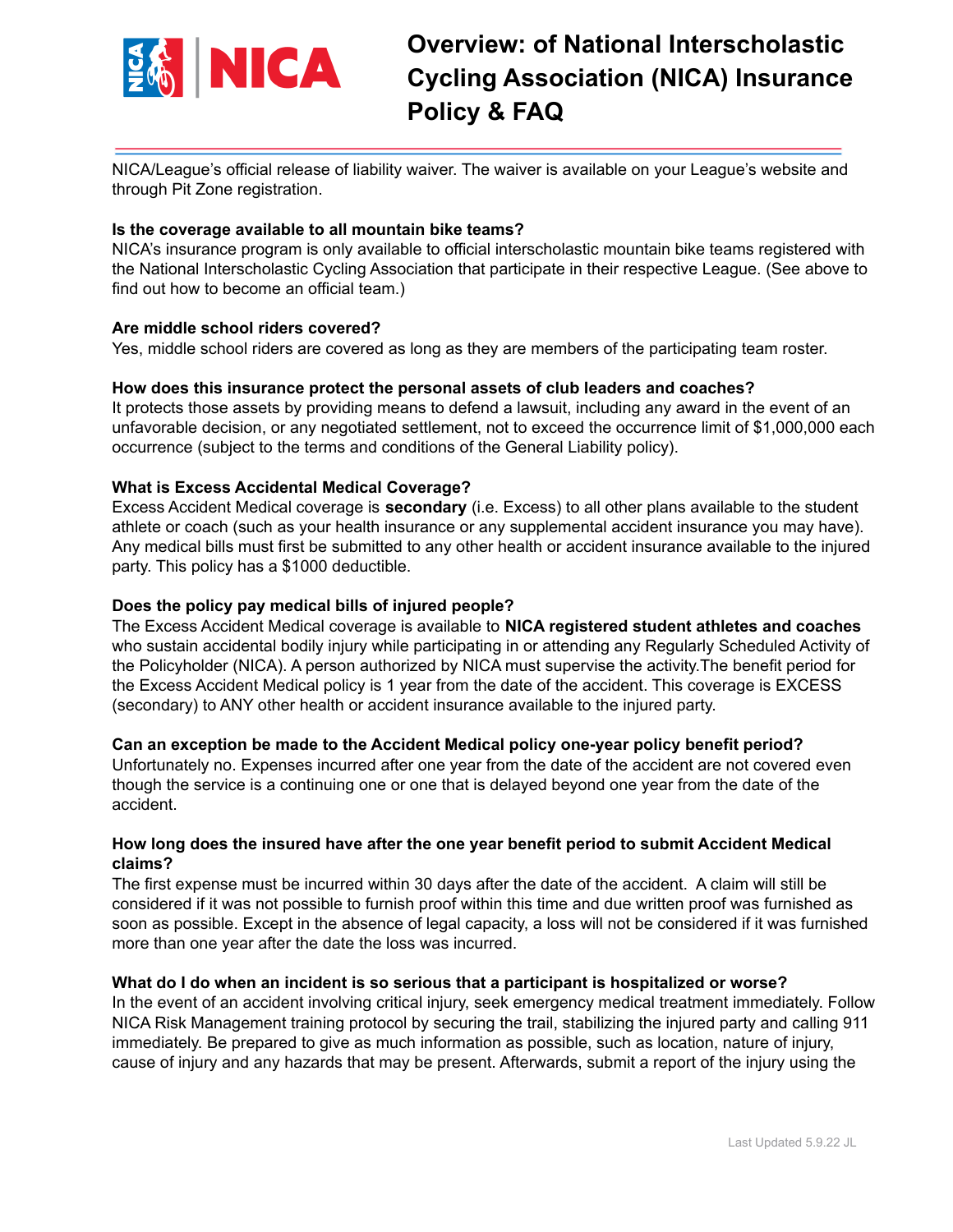

NICA Universal Safety Reporting Incident Form. Finally, call the National Interscholastic Cycling Association office (510-524-5464) and leave a message. We must alert our insurance company to serious incidents that may result in significant loss. These sorts of things are rare but must be handled urgently. Coaches are responsible for submitting an injury report form anytime an injury occurs that requires professional medical attention (ambulance, trip to the E.R. or doctor, etc.), in the case of an injured rider, sponsoring teacher, officer, coach, assistant coach, ride leader, mechanic or other volunteer.

### **An athlete's bike was stolen at a race; does the League's insurance cover this?**

**No**, personal property loss is not included in the policy. Athlete members may consider property loss coverage for sports equipment on their homeowners/renters policy for this reason as well. Insurance for bike racing equipment is also available through several agencies.

### **Does the team insurance cover liability should a team-owned bike cause an injury to a rider either by a mechanical malfunction or other means?**

If NICA and or the individual league are named in a lawsuit as a result of injuries sustained while riding a team-owned bike or a school owned bike (during a NICA/League sponsored and supervised activity such as a team practice), then the General Liability policy would respond and provide NICA and the league defense. If NICA or the League were found to be negligent, the policy would pay up to the occurrence limit of the policy.

The League/team should have procedures in place to ensure that any League/team owned bikes are regularly maintained.

## **How do I file a claim? When are incident reports required to be filled-out?**

Incident Reports are required anytime an injury meets the NICA Injury Definition. In order to file a claim, submit an incident report via the [NICA Universal Safety](https://redcap01.brisc.utah.edu/ccts/redcap/surveys/?s=E8XX9FTNHP&athlete_id=99999) Reporting Form located in NICA Coaches Resources.

#### **What is a certificate of insurance?**

Evidence of policy number(s), type(s) of coverage, limit(s), and deductible(s) are listed on this document. A certificate provides the certificate holder proof of insurance only. A certificate of insurance may be issued to anyone wanting proof of insurance.

#### **What is an additional insured (AI)?**

Additional insured's should be added sparingly and only if required by written contract. Not all individuals/groups may qualify for additional insured status and an issuance of an insurance certificate does not guarantee coverage for the party requesting coverage. Remember, you are sharing your coverage limits with every additional insured you add to your policy! Contact the League if you think you need to add an additionally insured and include a copy of the written contract.

#### **What about driving minors in my car?**

There is no coverage provided under the League insurance program for any type of automobile liability exposure. When a coach, parent, or student provides transportation for others to a club function, any accidents and resulting claims would be the responsibility of the owner and/or operator of the vehicle. When a club rents a vehicle for transporting members or others, the same situation would exist. The individual renting and/or operating will be the responsible party. The only coverage provided for claims